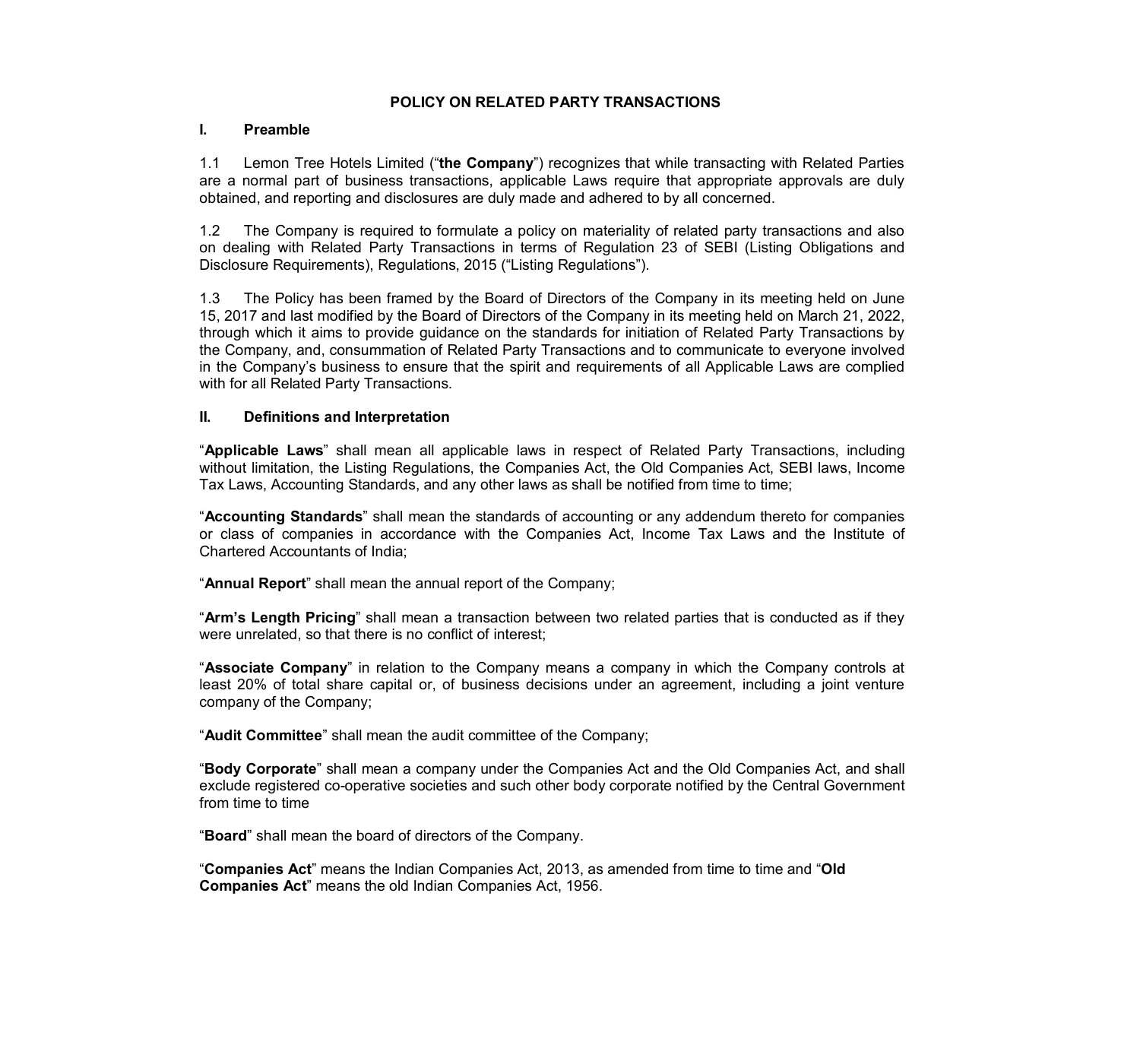"**Chief Financial Officer**" means the Chief Financial Officer of the Company.

"**Company Secretary**" means the Company Secretary of the Company.

"**Control"** means the right exercisable by a person or persons acting individually or in concert, to appoint majority Directors or to control the management or policy decisions, directly or indirectly, including by virtue of their shareholding or management rights or shareholder's agreements or voting agreements or in any other manner in accordance with the Companies Act.

"**Director**" shall mean a director on the Board of the Company.

"**Employee**" shall mean an employee of the Company.

"**Function**" shall mean a function of the Company.

"**Income Tax Laws**" shall mean the Indian Income Tax Act, 1961 and rules there under, as amended from time to time.

"**Key Managerial Persons**" or "**KMP**" means the Managing Director, Whole Time Director, Chief Financial Officer and the Company Secretary of the Company and any other persons as shall be designated under the Companies Act.

"**Material Related Party Transactions**" shall mean a transaction with the Company and Related Party which transaction / transactions to be entered into individually or taken together with previous transactions during a financial year, exceeds rupees one thousand crore or ten percent of the annual consolidated turnover of the Company as per the last audited financial statements of the Company whichever is lower.

Notwithstanding the above, a transaction involving payments made to a related party with respect to brand usage or royalty shall be considered material if the transaction(s) to be entered into individually or taken together with previous transactions during a financial year, exceeds five percent of the annual consolidated turnover of the Company as per the last audited financial statements of the Company.

**"Material Modification"** in terms of Listing Regulations means any modification(s) in the pricing, quantity or overall transaction value having a variance of 25% (twenty-five percent) or more, in the relevant previously approved related party transaction.

"**Related Party**" means a related party as defined under the Applicable Laws.

"**Shareholders**" shall mean the shareholders of the Company, whether individuals, entities or financial institutions.

"**Office or Place of Profit**" means any office or place of profit as defined Applicable Laws.

"**Ordinary Course of Business**" shall mean those transactions as are determined to be in the ordinary course of business of the Company, based on the guiding principles as are listed in this Policy and/or Applicable Laws.

"**Previous Related Party Transactions**" shall mean related party transactions of the Company under the Old Companies Act which were undertaken prior to the commencement of the Companies Act.

"**Quarter**" shall means the period of three months commencing on the first day of April, July, October or January of a financial year;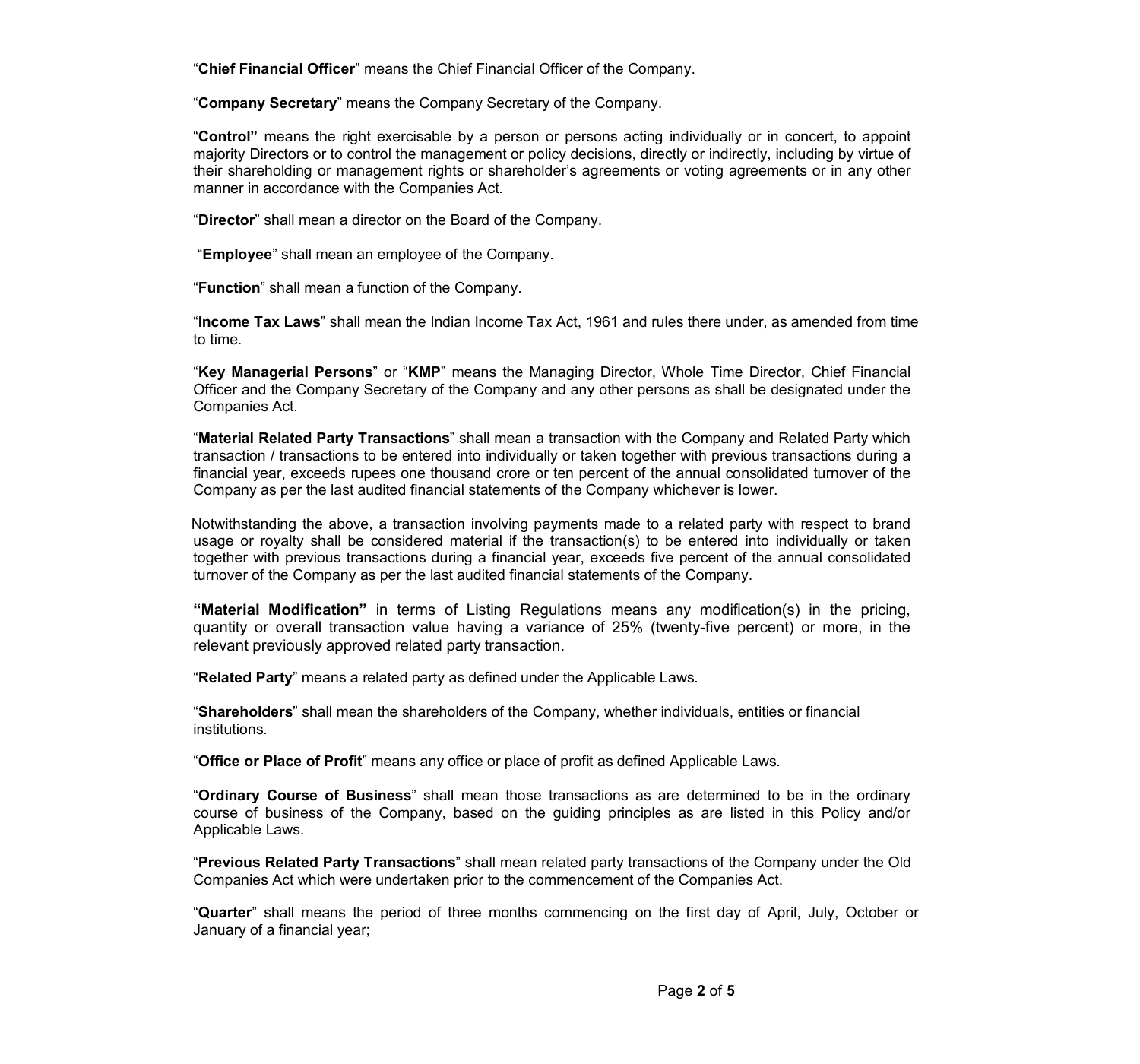"**Related Party Transactions and Subsequent Material Modification**" means a transaction between the Company and a Related Party in accordance with the provisions of Applicable Laws.

"**Relative**" means relative as defined under the Applicable Laws.

"**Required Consents**" shall mean such consents or approvals as are required to be taken for Related Party Transactions in accordance with this Policy and Applicable Laws.

"**SEBI**" shall mean the Securities and Exchange Board of India.

"**Stock Exchange**" shall mean the stock exchanges where the Company's shares are listed.

#### **III. Scope**

This Policy applies to all Related Party Transactions, and subsequent material modifications thereof, (including the Material Related Party Transactions) which may be undertaken between the Company and the Related Parties.

# **IV. Policy**

This Policy stipulates that the Company ensure that all the Related Party Transactions and/or any modifications thereof are carried out in accordance with this Policy.

Before entering into any contract or arrangement in respect of a Related Party Transaction with a Related Party, the Company shall ensure that:

- a) **Arm's Length Pricing and Arm's Length transaction**. Where a price is being charged in respect of the Company Related Party Transactions in the Ordinary Course of Business, the Company shall endeavor to ensure that the pricing should be determined at Arm's Length Pricing, in accordance with Applicable Laws.
- b) **Required Approvals and Action Steps**. All Related Party Transactions shall only be undertaken after obtaining the prior approval of the Audit Committee and complying with the provisions of Applicable Laws.
- c) **Disclosure Obligations**. All the Material Related Party Transactions shall be disclosed as per Section V of this Policy.
- d) **Any deviation from Arm's Length Pricing**. Where an amount lesser than Arm's Length Pricing is charged in respect of the Related Party Transactions, this Policy should be complied with to the fullest extent and Shareholders' approval shall be taken by the Company, accordingly.

# e) **Previous Related Party Transactions**:

- a) No fresh approval shall be required for Previous Related Party Transactions, however, all modifications or renewals to Previous Related Party Transactions on or after April 01, 2014, shall be made in accordance with this Policy, as though the same are Related Party Transactions under this Policy; and
- b) All other conditions stipulated under the Applicable Laws from time to time shall be adhered to.

# **V. Disclosures**

The Company shall ensure that the following disclosures are made: